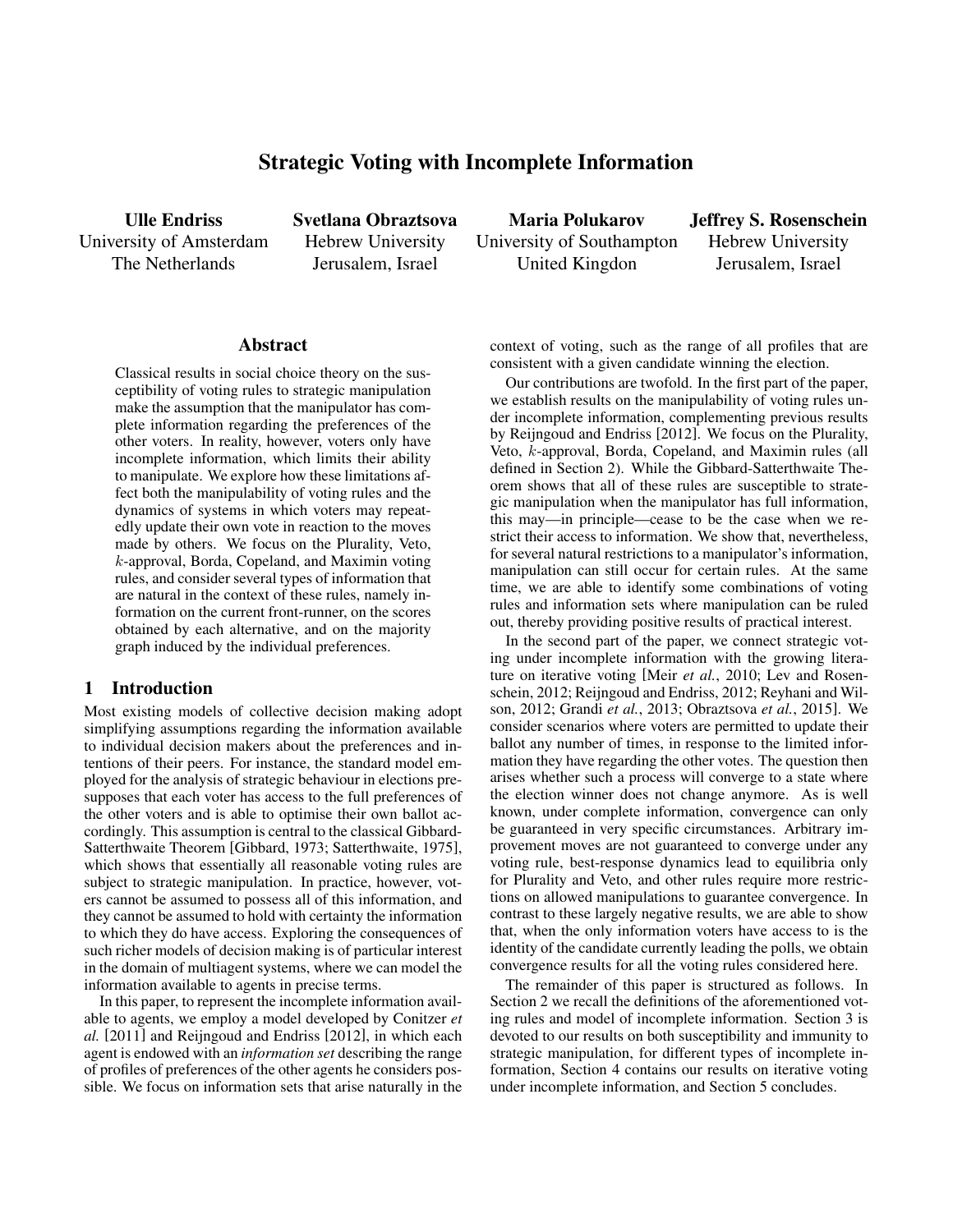## 2 Preliminaries

In this section, we recall relevant concepts from voting theory [Taylor, 2005] and define voting scenarios with incomplete information as introduced by Reijngoud and Endriss [2012].

### 2.1 Voting Rules

Let  $V = \{1, \ldots, n\}$  denote a set of *n voters* (or *agents*) electing a winner from a set  $C = \{c_1, \ldots, c_m\}$  of m *candidates* (or *alternatives*). Let  $\mathcal{L}(C)$  be the set of all strict linear orders on C. Each voter *i* submits a *vote* (or *ballot*)  $b_i \in \mathcal{L}(C)$ , which may or may not coincide with his real *preference order*  $\succ_i \in \mathcal{L}(C)$ . A *profile*  $\mathbf{b} = (b_1, \ldots, b_n) \in \mathcal{L}(C)^n$  is a vector of votes, one for each agent. We denote by  $\mathbf{b}_{-i}$  the profile of all votes except that of agent i, and we write  $(b'_i, \boldsymbol{b}_{-i})$  for the profile we obtain when we replace  $b_i$  in **b** by  $b'_i$ .

A *voting rule*  $\mathcal{F}: \mathcal{L}(C)^n \to 2^C \setminus \{\emptyset\}$  takes a profile and returns a nonempty subset of candidates, called *the winners* of the election. In this paper, we focus on *resolute* voting rules  $\mathcal{F}: \mathcal{L}(C)^n \to C$ , which always return a single winner. Specifically, we assume ties are broken *lexicographically* (i.e., in favour of the candidate with the lowest index). Here are some of the most common voting rules [Taylor, 2005]:

- *Positional scoring rules*. Each PSR is associated with a scoring vector  $(s_1, ..., s_m)$  of integers with  $s_1 > s_m$  and  $s_1 \geqslant s_2 \geqslant \ldots \geqslant s_m$ . If a voter ranks a candidate at the *j*th position, that candidate receives  $s_i$  points. The score of a candidate is the sum of her points over all ballots. This family of rules includes *Plurality* with the scoring vector  $(1, 0, \ldots, 0)$ , *Veto* with  $(1, 1, \ldots, 1, 0)$ , *Borda* with  $(m - 1, m - 2, ..., 0)$  and *k-approval* with  $(1, ..., 1, 0, ..., 0)$ , i.e., k 1's, followed by 0's.
- *Maximin*. The score of candidate  $c$  is the minimum number, across all other  $c' \in C$ , of voters who prefer c to  $c'$ .
- *Copeland*. The score of candidate  $c$  is the number of direct majority contests she wins (i.e., the number of other  $c' \in \overrightarrow{C}$  for which the majority of voters prefer c to  $c'$ ), minus the number of majority contests he loses.

The election winner is always the candidate with the highest score. A *Condorcet winner* is a candidate that wins every majority contest, and a *weak Condorcet winner* is one that does not lose any such contest, although she may tie some.

### 2.2 Information Functions

Even after a profile of ballots has been elicited by the election chair, this information typically will not be communicated to the electorate, at least not in its entirety, e.g., due to privacy concerns. Let  $I$  denote the set of all possible pieces of information that might be communicated to the electorate in view of a given profile. Following Reijngoud and Endriss [2012], an *information function* (IF) is a function  $\pi$  :  $\mathcal{L}(C)^n \to \mathcal{I}$ that maps profiles to elements of  $I$ . We focus on the following natural choices for  $\mathcal I$  and the corresponding IF  $\pi$ :

• *Winner* (W). Given voting rule  $F$ , the corresponding W-IF returns the winning candidate for the input profile according to  $\mathcal{F}$ :  $\pi(\mathbf{b}) = \mathcal{F}(\mathbf{b})$ .

- *Score* (S). Given voting rule  $F$ , the corresponding S-IF returns for each  $c \in C$  her score  $s_{\mathcal{F}}(c, b)$  for profile b under  $\mathcal F$  (we omit  $\mathcal F$  when clear from the context).
- *Majority Graph.* A majority graph is a directed graph with the nodes being the candidates: there is an edge  $(c, c')$  from c to c' if a majority of voters prefer c to c'. The MG-IF returns the majority graph of the profile.

Given the signal  $\pi(b)$ , and assuming each voter *i* knows how the IF  $\pi$  is defined, his *information set*  $W_i^{(\pi(b))}$  is the set of (partial) profiles he must consider possible in view of the information he holds after receiving  $\pi(\mathbf{b})$ :

$$
\mathcal{W}_i^{\pi(\mathbf{b})} = \{ \mathbf{b}'_{-i} \in \mathcal{L}(C)^{n-1} \mid \pi(b_i, \mathbf{b}'_{-i}) = \pi(\mathbf{b}) \}
$$

Conitzer *et al.* [2011] work with a similar model, but explicitly list the profiles a voter considers possible. Here we follow Reijngoud and Endriss [2012] and restrict attention to information sets that can be represented compactly via  $\pi$ .

We say that  $\pi_1$  is *at least as informative* as  $\pi_2$ , denoted  $\pi_1 \subseteq \pi_2$ , if  $\mathcal{W}_i^{\pi_1(\boldsymbol{b})} \subseteq \mathcal{W}_i^{\pi_2(\boldsymbol{b})}$  for all  $\boldsymbol{b} \in \mathcal{L}(C)^n$  and  $i \in V$ .

### 3  $\pi$ -Manipulability

In this section, we analyse the susceptibility of different voting rules to strategic manipulation by voters with incomplete information, encoded in the form of information sets. Along with a number of *susceptibility results* regarding the manipulability of certain rules given certain information, we also obtain two new *immunity results*, demonstrating the role of information in preventing strategic behaviour.

Suppose that before the election we conduct an opinion poll to elicit truthful preferences  $\succ = (\succ_i)_{i \in V}$ , and then communicate the result to the voters using IF  $\pi$ . In the subsequent election, voter  $i$  then has an incentive to manipulate if there is a scenario in his information set for which some new ballot would result in a better election outcome for him, and there is no scenario where the same new ballot would result in a worse outcome than the truthful outcome. Thus, manipulation is "safe".<sup>1</sup> Formally, given profile  $b$ , we say that voter i can use  $\pi$ -manipulation  $b_i \stackrel{i}{\rightarrow} b_i^*$  for proi file **b**, if there exists a partial profile  $b_{-i}^* \in \mathcal{W}_i^{\pi(b)}$  such that  $\mathcal{F}(b_i^*, b_{-i}^*) \succ_i \mathcal{F}(\boldsymbol{b})$ , and for all  $b'_{-i} \in \mathcal{W}_i^{\pi(\boldsymbol{b})}$  it is the case that  $\mathcal{F}(b^*_i, \bm{b}'_{-i}) \succ_i \mathcal{F}(\bm{b})$  or  $\mathcal{F}(b^*_i, \bm{b}'_{-i}) = \mathcal{F}(\bm{b})$ .<sup>2</sup> Now, a resolute voting rule F is *susceptible to* π*-manipulation* (or simply,  $\pi$ -manipulable) if there is a voter who can  $\pi$ -manipulate the truthful profile  $\succ = (\succ_i)_{i \in V}$ . If a rule is not susceptible to π-manipulation, then it is *immune to* π*-manipulation*.

If  $\pi$  returns *the full profile*, then  $\pi$ -manipulability reduces to the standard notion of manipulability. In this case, the Gibbard-Satterthwaite Theorem [Gibbard, 1973; Satterthwaite, 1975] says that any resolute voting rule for three or more candidates that is surjective and nondictatorial is susceptible to manipulation. Reijngoud and Endriss [2012]

<sup>&</sup>lt;sup>1</sup>Note that, just as in the classical setting [Taylor, 2005], we only address the case of one voter at a time considering to manipulate.

<sup>2</sup>Consult van Ditmarsch *et al.* [2013] for a discussion of different types of manipulation in view of the knowledge of the manipulator.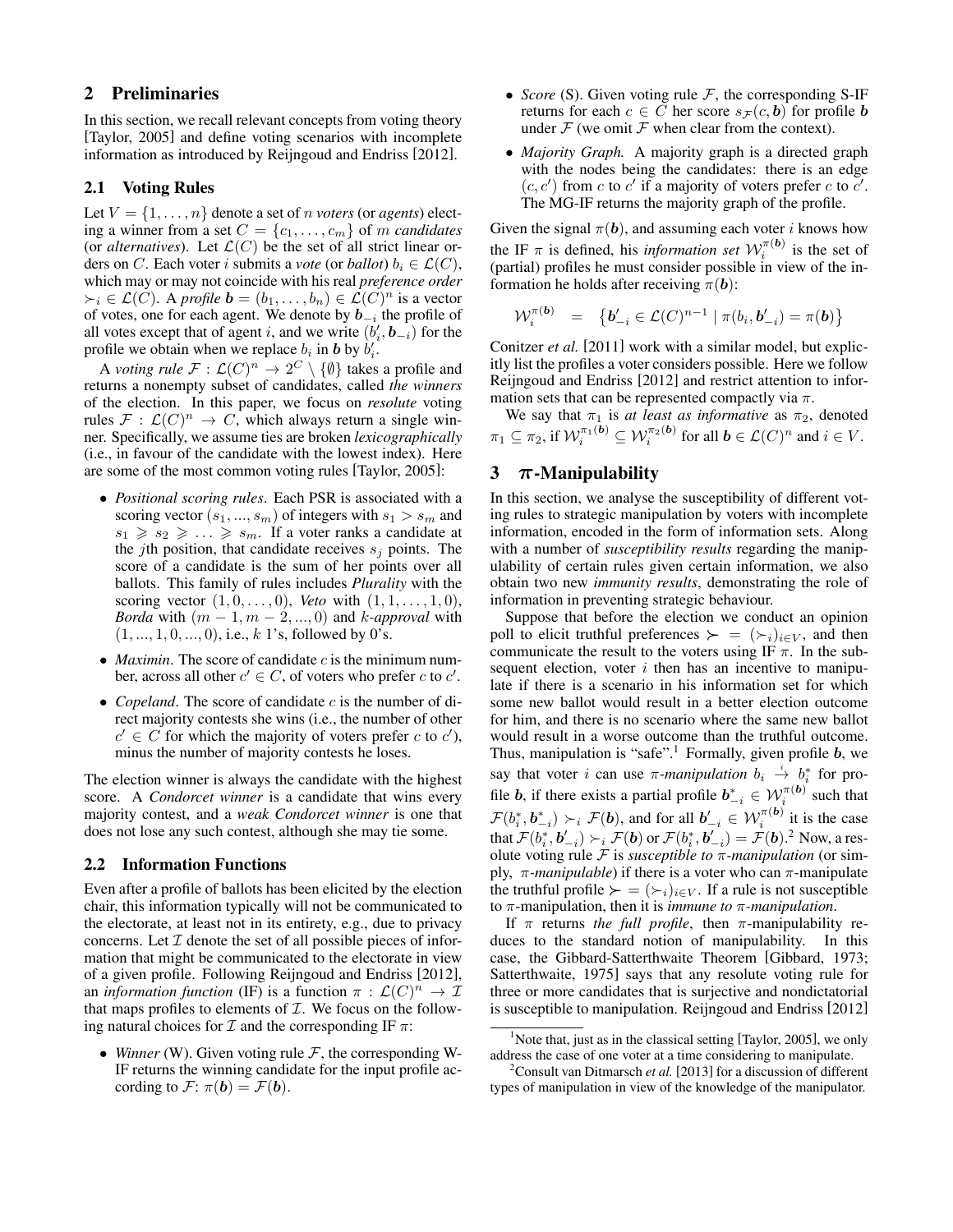prove a simple generalisation of this theorem, stating that for any IF  $\pi$  any resolute voting rule for three or more candidates that is surjective, nondictatorial, and strongly computable from  $\pi$ -images, is susceptible to  $\pi$ -manipulation. Here, a voting rule is *strongly computable from* π*-images* if upon learning  $\pi(b)$  for any profile b, a voter i can compute the winners for any way of voting himself (i.e., not just for  $b_i$ ). Thus, for example, all PSRs are strongly computable from S-images.

In the sequel, we explore the  $\pi$ -manipulability of Plurality, Veto, k-approval, Borda, Copeland, and Maximin, under IFs  $\pi = W$ , S, MG. We start with the case of W-IF, intuitively providing the least amount of information.<sup>3</sup> Note that S-IF is more informative than W-IF for all our voting rules. For Copeland, MG-IF is more informative than S-IF. For other rules, some pairs of IFs cannot be ranked in terms of their informativeness. For example, under Plurality we cannot compute the winner from the majority graph, nor *vice versa*. For a given profile, if we increase the information available to a voter, manipulability could either increase (as the voter might be able to rule out some profiles where he would do worse when manipulating) or decrease (as he might also be able to exclude some profiles where he would benefit from manipulating). However, as we will see next, manipulability *across all profiles* increases as information increases.<sup>4</sup> This useful result applies to pairs of IFs that are both at least as informative as the W-IF (so they allow the voter to infer the winner).

**Lemma 1.** Let  $\pi_1$  and  $\pi_2$  be two information functions such *that*  $\pi_1 \subseteq \pi_2 \subseteq W$ -IF. Then any voting rule that is  $\pi_2$ *manipulable is also*  $\pi_1$ *-manipulable.* 

*Proof.* Suppose  $\mathcal F$  is  $\pi_2$ -manipulable, i.e., there exist a profile **b**, a voter i, and a ballot  $b_i^*$  such that  $\mathcal{F}(b_i^*, b_{-i}^*) \succ_i \mathcal{F}(b)$ for some  $\bm{b}^*_{-i} \in \mathcal{W}^{\pi_2(\bm{b})}_i,$  while  $\mathcal{F}(\bm{b}) \succ_i \mathcal{F}(b^*_i,\bm{b}'_{-i})$  for no  $b'_{-i} \in \mathcal{W}_i^{\pi_2(b)}$ . We will show that then  $\mathcal F$  can also be manipulated by i using the same ballot  $b_i^*$  under IF  $\pi_1$  in case the truthful profile is  $(b_i, b_{-i}^*)$ . First, as  $b_{-i}^* \in \mathcal{W}_i^{\pi_2(b)}$ , we have  $\mathcal{W}_i^{\pi_2(b)} = \mathcal{W}_i^{\pi_2(b_i, b_{-i}^*)}$  $\sum_{i=1}^{n/2}$  and thus, as  $\pi_2 \subseteq W$ -IF, we know that  $\mathcal{F}(\boldsymbol{b}) = \mathcal{F}(b_i, \boldsymbol{b}_{-i}^*)$ . As the actual profile is always consistent with the information received, we have  $(b_i, b_{-i}^*) \in \mathcal{W}^{\pi_1(b_i, b_{-i}^*)}$ . Thus, the first condition is satisfied: there exists a  $b_{-i}^* \in \mathcal{W}^{\pi_1(b_i, b_{-i}^*)}$  such that  $\mathcal{F}(b_i^*, b_{-i}^*) \succ_i$ There exists a  $\mathbf{v}_{-i} \in VV$   $\cdots$   $-v$  such that  $\mathcal{F}(v_i, \mathbf{v}_{-i}) \geq \mathcal{F}(b) = \mathcal{F}(b_i, \mathbf{b}_{-i}^*)$ . As for the second condition, as  $\pi_1 \subseteq \pi_2$ we have  $\mathcal{W}_i^{\pi_1(b_i, \mathbf{b}_{-i}^*)} \subseteq \mathcal{W}_i^{\pi_2(b_i, \mathbf{b}_{-i}^*)}$  $\sum_{i=1}^{\pi_2(b_i,b^*_{-i})}$  and thus  $\mathcal{W}^{\pi_1(b_i,b^*_{-i})}_{i} \subseteq$  $\mathcal{W}_i^{\pi_2(b)}$ , meaning there is no  $b'_{-i} \in \mathcal{W}_i^{\pi_1(b_i, b_{-i}^*)}$  $i^{n_1(\sigma_i, \sigma_{-i})}$  for which  $\mathcal{F}(\mathcal{b}_i, \mathcal{b}^*_{-i}) = \mathcal{F}(\mathcal{b}) \succ_i \mathcal{F}(\mathcal{b}^*_i, \mathcal{b}'_{-i}).$ 

In the remainder of this section we prove several results on the  $\pi$ -manipulability of specific voting rules for specific choices of  $\pi$ , thereby complementing the partial picture drawn by Reijngoud and Endriss [2012]. Most of our results are negative, but for the case of the MG-IF we are able to identify two sets of sufficient conditions for immunity to manipulation.

#### 3.1 Winner Information Function

Reijngoud and Endriss [2012] proved that Plurality and Borda are W-manipulable, while Veto is immune to Wmanipulation. We complement these results by showing that also k-approval, Copeland, and Maximin are W-manipulable.

**Theorem 2.** *The k-approval (for*  $k ≤ m-2$ ), *Copeland, and Maximin voting rules are all susceptible to W-manipulation.*

*Proof.* First, let  $F$  be k-approval and assume that there is a voter *i* such that the winner in the truthful profile,  $\mathcal{F}(\succ)$ , is ranked below the  $(k + 1)$ <sup>st</sup> position in his preference order.<sup>5</sup> We now show that such a voter can W-manipulate by swapping the  $k^{\text{th}}$  and  $(k+1)^{\text{st}}$  highest choices in his ballot. Indeed, since the current winner is less preferable to  $i$  than any candidate in the first  $k+1$  positions, this manipulation is safe for any profile in  $\mathcal{W}_i^{W(\succ)}$ , and there exists a profile in this set in which the  $(k + 1)$ <sup>st</sup> preferred candidate of voter i needs only one additional point to win.

We similarly prove W-manipulability of Copeland and Maximin. Let voter  $i$  be such that the winner in the truthful profile is ranked below the second position in his preference order. Let i swap his first and second best choices. This manipulation does not affect the Copeland/Maximin score of the truthful winner and does not harm  $i$  in any profile in  $\mathcal{W}_i^{W(\succ)},$ but there exists a profile in this set where i's second best choice wins the election after the manipulation.  $\Box$ 

#### 3.2 Score Information Function

Since all PSRs are strongly computable from images under S-IF, it follows from the generalisation of the Gibbard-Satterthwaite Theorem [Reijngoud and Endriss, 2012] that these rules are S-manipulable. By Theorem 2 and Lemma 1, Maximin and Copeland are S-manipulable as well.

Corollary 3. *The Maximin and Copeland voting rules are susceptible to S-manipulation.*

#### 3.3 Majority Graphs

We now turn to the case where the information made available to voters consists of the majority graph.

Theorem 4. *The Copeland and Borda voting rules are susceptible to MG-manipulation.*

*Proof.* For Copeland, as the winner can be computed given the majority graph, the result follows immediately from Theorem 2 together with Lemma 1.

For Borda, consider the following majority graph. Assume candidates  $c_1, c_2, \ldots, c_{m-1}$  have the same number of incoming and outgoing edges between them, and candidate  $c_m$  is a Condorcet loser—i.e., it loses all pairwise majority contests. It follows then that  $c_m$  cannot be the winner, as Borda never elects a Condorcet loser [Fishburn and Gehrlein, 1976].

Let voter *i* be such that  $c_m \succ_i c_{m-1} \succ_i c_2 \succ_i c_1$ . Since his top choice is not winning, swapping it with the second best choice is a safe manipulation for voter  $i$ . We now show that there is a profile in the information set of voter  $i$  where this manipulation is beneficial for him. Let the division of

<sup>&</sup>lt;sup>3</sup>As an aside, note that even when  $\pi$  produces no information at all, there exist examples for voting rules, albeit not natural rules, that are susceptible to  $\pi$ -manipulation [Reijngoud and Endriss, 2012].

<sup>&</sup>lt;sup>4</sup>We are grateful to an anonymous reviewer for pointing this out.

<sup>&</sup>lt;sup>5</sup>Note that for Veto, with  $k = m - 1$ , this would be impossible.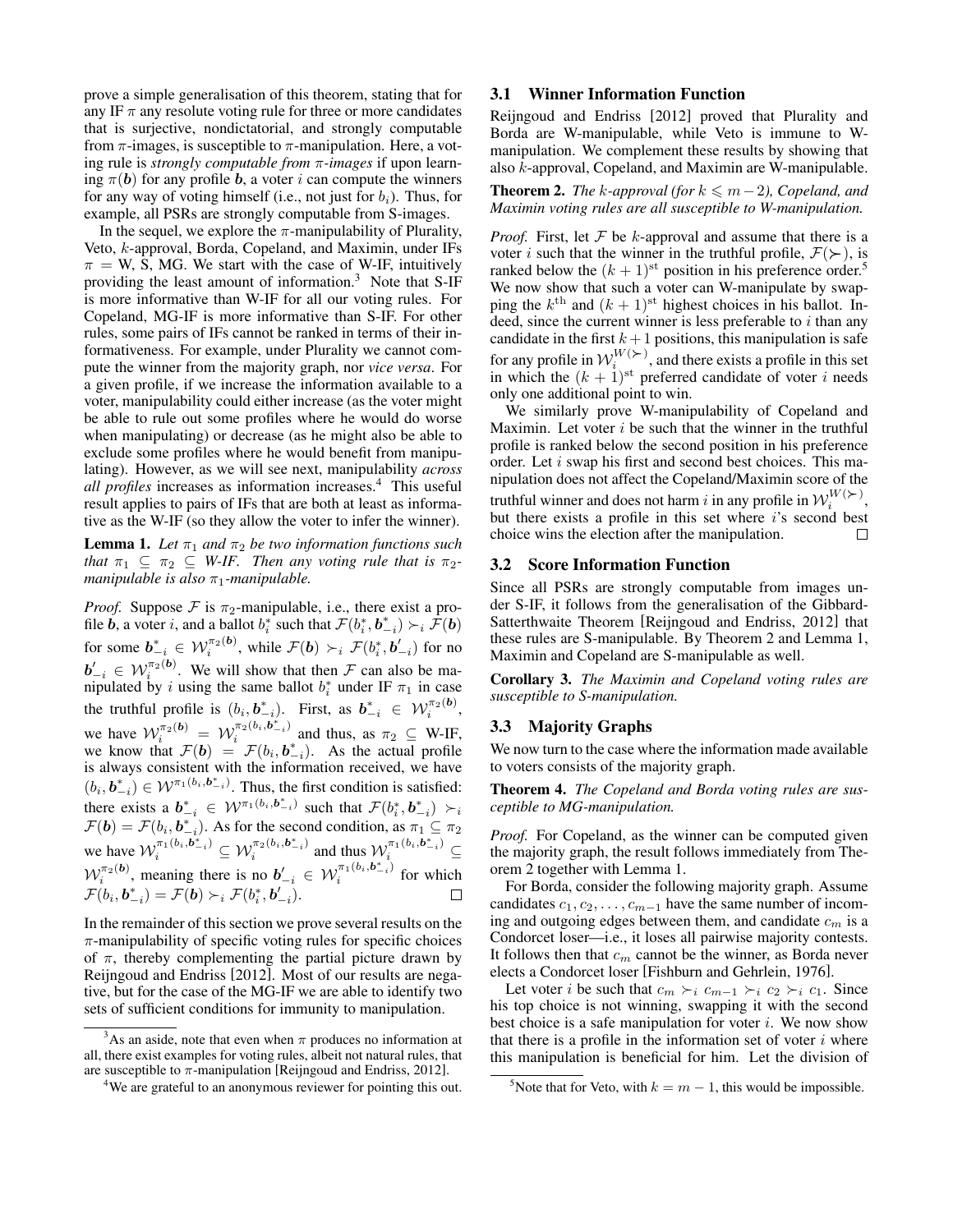| Block-2                                                                  |                                                                        | Block-3                                                                                                                                                                                           |
|--------------------------------------------------------------------------|------------------------------------------------------------------------|---------------------------------------------------------------------------------------------------------------------------------------------------------------------------------------------------|
| w<br>w<br>$\cdots$<br>$\widehat{c}_1$<br>$\ldots \quad \widehat{c}_1$    | $w'$ $w'$<br>$\widehat{c}_{m-2} \ldots \widehat{c}_{m-2}$              | $w'$ $\widehat{c}_{m-2}$ $\ldots$ $w'$ $\widehat{c}_{m-2}$<br>$\widehat{c}_1$ $\widehat{c}_{m-3}$ $\ldots$ $\widehat{c}_1$ $\widehat{c}_{m-3}$                                                    |
| $\widehat{c}_{m-2} \ldots \widehat{c}_{m-2}$<br>w'<br>w'<br>$\sim 1.1$ . | $\widehat{c}_1$<br>$\widehat{c}_1$<br>$\cdots$<br>w<br>w<br>$\sim 100$ | $\widehat{c}_{m-3}$<br>$\ldots \widehat{c}_{m-3}$<br>$\widehat{c}_1$<br>$\widehat{c}_1$<br>$\widehat{c}_{m-2}$<br>$\ldots \widehat{c}_{m-2}$<br>w<br>w<br>w'<br>$\ldots$ $w$<br>$w^{\prime}$<br>w |

Table 1: Plurality under MG-IF. Preferences for case  $s \geq s'$ .

votes on the edges in the graph induced by  $c_1, c_2, \ldots, c_{m-1}$ be  $\lfloor \frac{n}{2} \rfloor + 1$  against  $\lfloor \frac{n}{2} \rfloor - 1$  (for odd *n*), and let it be  $n - 1$ against 1 on the edges between  $c_1, c_2, \ldots, c_{m-1}$  and  $c_m$ . This implies that all the candidates  $c_1, c_2, \ldots, c_{m-1}$  have equal Borda scores, and  $c_1$  wins by the tie-breaking. Now, after the manipulation by voter i, the score of candidate  $c_{m-1}$  increases, and she wins the election.  $\Box$ 

We now turn to positive results. For sufficiently large values of  $n$ , Plurality is known to be immune to MG-manipulation [Reijngoud and Endriss, 2012]. Here we extend this result to all k-approval rules with  $k \leq m - 2$  (i.e., excluding Veto).

Theorem 5. *For sufficiently large numbers of voters* n*,* k*approval with*  $k \leq m - 2$  *is immune to MG-manipulation.* 

*Proof sketch.* We give an alternative proof for Plurality that can be extended to k-approval, except for the Veto case. The idea is to show that, for any given majority graph, for any voter  $i$  and associated manipulation, there is a profile in his information set in which that manipulation may be harmful to i. To this end, we construct a profile with these properties:

- the majority graph is identical to the given MG;
- $w$  is a top choice alternative of any fixed voter  $i$ , and it wins the election in the constructed profile;
- $\bullet$  w' is the least favourite alternative of voter i, and by construction it either has the same score as  $w$  but loses to  $w$  by the tie-breaking, or has one point less than  $w$  if it is prioritised over  $w$  by the tie-breaking order.

Our construction consists of three blocks. Block-1 includes ballots that induce the given majority graph. We know, due to the McGarvey Theorem [Moon, 1968], that, for any given majority graph, such a profile exists. Now, let  $s$  be the score of w induced by voters in Block-1,  $s'$  the score of w' induced by voters in Block-1, and, finally,  $s^{\max}$  the maximum score of any candidate induced by the profile of Block-1. Also, let  $C = {\hat{c}_1, \ldots, \hat{c}_{m-2}} = C \setminus \{w, w'\}$  be the set of candidates enumerated according to the tie-breaking order, and  $\hat{C}^{\prime}$  the same set enumerated in reverse order. Then, Block-2 and Block-3 (also depicted in Tables 1 and 2), will consist of  $4 \cdot s^{\text{max}} + 8 + 2|s - s'|$  voters arranged as follows.

Block-2 consists of two sub-blocks, each containing 2 ·  $s^{\max} + 4$  voters, with profile  $w \succ \widehat{C} \succ w'$  repeated in the first sub-block, and  $w' \succ \hat{C}' \succ w$  repeated in the second.

Block-3 contains  $2 \cdot (s - s')$  voters and comes in two variants, depending on the relation between  $s$  and  $s'$ . Specifically, if  $s \geqslant s'$  then Block-3 consists of  $(s - s')$  pairs of voters, where the first voter has preference  $w' \succ \hat{C} \succ w$  and the second voter has preference  $\hat{C}' \succ w \succ w'$ . If, on the other hand,  $s' > s$ , then Block-3 consists of  $(s' - s)$  pairs of voters,

| Block-2                                                                                                                        |                                                                                                                                                          | Block-3                                                                                                                                                                                                                                                                               |
|--------------------------------------------------------------------------------------------------------------------------------|----------------------------------------------------------------------------------------------------------------------------------------------------------|---------------------------------------------------------------------------------------------------------------------------------------------------------------------------------------------------------------------------------------------------------------------------------------|
| w<br>$\cdots$<br>w<br>$\widehat{c}_1$<br>$\ldots$ $\widehat{c}_1$<br>$\widehat{c}_{m-2} \ldots \widehat{c}_{m-2}$<br>$w'$ $w'$ | $w'$ $w'$<br>$\widehat{c}_{m-2} \ldots \widehat{c}_{m-2}$<br>$\widehat{c}_1$<br>$\widehat{c}_1$<br>$\cdots$<br>w<br>w<br>$\mathbf{z}$ , and $\mathbf{z}$ | $\widehat{c}_{m-2} \ldots w \widehat{c}_{m-2}$<br>w<br>$\widehat{c}_1$ $\widehat{c}_{m-3}$ $\ldots$ $\widehat{c}_1$ $\widehat{c}_{m-3}$<br>$\widehat{c}_{m-3}$ $\widehat{c}_1$<br>$\ldots \hat{c}_{m-3}$ $\hat{c}_1$<br>$\widehat{c}_{m-2}$<br>$\ldots \widehat{c}_{m-2}$<br>w'<br>w' |
|                                                                                                                                |                                                                                                                                                          | $\overline{w}'$<br>w<br>w<br>w                                                                                                                                                                                                                                                        |

Table 2: Plurality under MG-IF. Preferences for case  $s' > s$ .

where the first voter has the preference  $w \succ \widehat{C} \succ w'$  and the second has the preference order  $\hat{C}' \succ w' \succ w$ .

Now, any manipulation by voter  $i$  will take a point from alternative  $w$  and make his least favourite candidate  $w'$  win the election in the constructed profile. So at least in this profile the manipulation is harmful for  $i$ .

The above idea extends to the case of  $k$ -approval; however, it requires a more complicated construction, which we omit from this paper for the sake of brevity. We do need to point out, though, that this construction requires at least two zeroscore positions in the scoring rule—that is,  $k < m - 1$ . П

The Maximin rule is known to be susceptible to MGmanipulation, at least for the case of an even number of voters [Reijngoud and Endriss, 2012]. We now show that this negative result can be circumvented for profiles without a weak Condorcet winner (when interpreting this result, note that every Condorcet winner is also a weak Condorcet winner).

#### Theorem 6. *For profiles without a weak Condorcet winner, the Maximin voting rule is immune to MG-manipulation.*

*Proof.* Take any majority graph without weak Condorcet winners, and assume there exists a voter  $i$  that has an improving MG-manipulation. Thus, for some profile in voter  $i$ 's information set it is profitable to change the order between some alternatives  $c_j$  and  $c_k$  (w.l.o.g., assume that in the truthful ballot of voter *i* alternative  $c_j$  is ranked above  $c_k$ ).

Let  $c_i$  be the top alternative of voter i. We now show that there exists a profile in  $i$ 's information set such that the above manipulation is harmful to him. Again, we use the McGarvey Theorem [Moon, 1968] to construct a preference profile (with  $n$  even) that corresponds to the given majority graph such that the votes in each pairwise majority contest are as follows:

- The division of votes on the edge between  $c_j$  and  $c_k$  is  $\frac{n}{2} + 2$  against  $\frac{n}{2} - 2$  if  $c_k$  loses to the top alternative  $c_i$ due to tie-breaking, and it is  $\frac{n}{2} + 3$  against  $\frac{n}{2} - 3$  if  $c_k$  is prioritised over  $c_i$  by the tie-breaking order.
- The edge between  $c_k$  and  $c_i$  has the ratio of votes  $\frac{n}{2} + 2$ against  $\frac{n}{2} - 2$  if it is directed from  $c_k$  to  $c_i$ , and otherwise it has the ratio  $\frac{n}{2} - 1$  against  $\frac{n}{2} + 1$ .
- All other directed edges incoming to  $c_i$  have the ratio of votes  $\frac{n}{2} + 2$  against  $\frac{n}{2} - 2$ .
- All other directed edges incoming to  $c_k$  have the ratio of votes  $\frac{n}{2} + 1$  against  $\frac{n}{2} - 1$ .
- All other directed edges in the graph have the ratio of votes  $\frac{n}{2} + 3$  against  $\frac{n}{2} - 3$  (in the corresponding order).

Assume that  $c_k$  loses to  $c_i$  due to tie-breaking. In this case, the Maximin score of both  $c_i$  and  $c_k$  is  $\frac{n}{2} - 2$ , and  $c_i$  is the winner due to tie-breaking. However, after the manipulation by  $i$ ,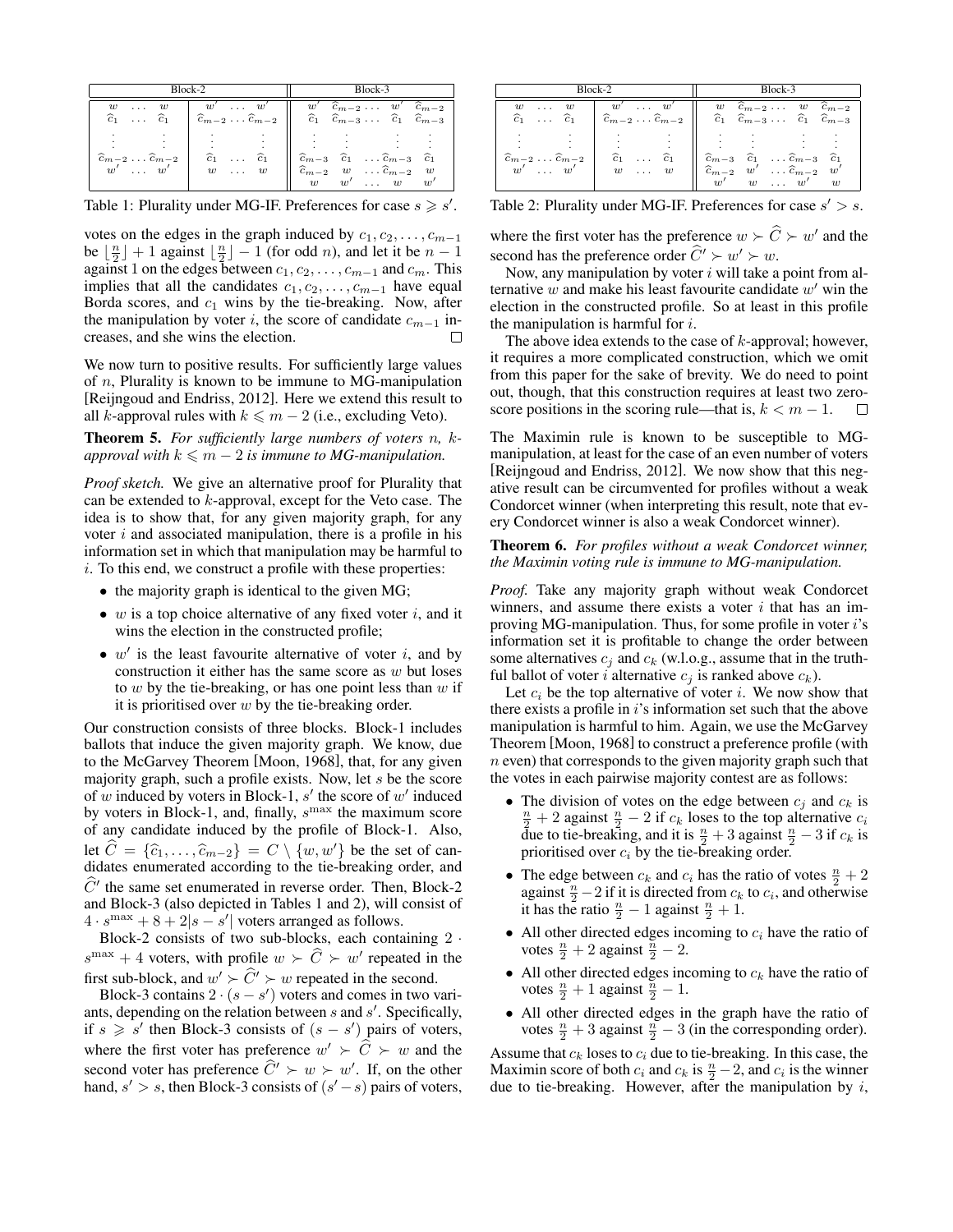the division of votes on the edge between  $c_i$  and  $c_k$  becomes  $\frac{n}{2}+1$  against  $\frac{n}{2}-1$ , thus increasing the score of  $c_k$  and making her the winner, which is not beneficial for i. Similarly, if  $c_k$ wins against  $c_i$  due to tie-breaking, then the score of  $c_i$  is  $\frac{n}{2}$  – 2, the score of  $c_k$  is  $\frac{n}{2}$  – 3, and  $c_i$  wins the election. However, after the manipulation by  $i$ , the division of votes on the edge between  $c_j$  and  $c_k$  becomes  $\frac{n}{2} + 2$  against  $\frac{n}{2} - 2$ , thus increasing the score of  $c_k$  and making her the winner after tiebreaking with  $c_i$ , which again is not beneficial for i.  $\Box$ 

### 4 Iterative Voting

As the results in the previous section demonstrate, although limiting the information that is communicated to voters may have a positive effect on the manipulability of a rule, there are still only very few cases in which we can fully rule out manipulation. Nevertheless, we now demonstrate that strategic behaviour under incomplete information converges to a stable outcome more often than in the case of complete information. We focus on the case of W-IF, providing only winner information, which is the most realistic IF we have considered, in the sense of requiring the least amount of information.

A *path* is a sequence  $(b^0 \rightarrow b^1 \rightarrow \cdots)$  of profiles such that, for every  $k \ge 1$ , there exists a unique voter, say i, for which  $b^k = (b'_i, b_{-i}^{k-1})$  for some  $b'_i \neq b_i^{k-1}$  in  $\mathcal{L}(C)$ . It is a  $\pi$ -*improvement path* if, for all  $k \geq 1$ , the move made by the unique deviator at step k is a  $\pi$ -manipulation. The set of allowed paths may be further restricted by a suitable *improvement dynamics*. For example, some previous work has assumed that voters always choose the *best* manipulation available to them. Iterative voting is based on such myopic improvement dynamics: the voters start by announcing an initial vote, and then repeatedly change their ballots in turn, one at a time. As in most previous work, we make the natural assumption that the initial profile is the *truthful* one—that is,  $\mathbf{b}^0 = (\succ_1, \ldots, \succ_n)$ . We do not impose any restrictions on the order in which the voters apply their updates.

Following Obraztsova *et al.* [2015], we define an *iterative voting system with incomplete information*  $(\mathcal{F}, \pi, D)$  as the process based on the improvement dynamics D under the voting rule F with IF π. We say that such a system *converges to a stable outcome* (though not necessarily a stable profile) if every  $\pi$ -improvement path that contains only moves allowed by D returns a stable winner after a finite number of steps, i.e., it either terminates or moves back and forth between several profiles that all produce the same winner.

We now generalise a condition for convergence, termed *function monotonicity* (FM), introduced by Obraztsova *et al.* [2015]. FM is based on the idea of exploiting a potential argument [Monderer and Shapley, 1996]. It uses a real-valued function  $G: \mathcal{L}(C)^n \to \mathbb{R}$  over the set of profiles that is required to (weakly) increase along any allowed improvement path. Formally, given system  $(\mathcal{F}, \pi, D)$  and profile b, let

$$
G(\boldsymbol{b}) = s_{\mathcal{F}}(\mathcal{F}(\boldsymbol{b}), \boldsymbol{b}) + \frac{m - \text{index}(\mathcal{F}(\boldsymbol{b}))}{m + 1},
$$

where, for any candidate c, the number  $index(c)$  indicates her position in the tie-breaking order. Thus,  $G(\boldsymbol{b})$  is the score of the winner for profile b under  $F$ , increased by a number between 0 and 1 that reflects the "bonus" score each candidate receives due to her position in the tie-breaking order. Then, FM holds if and only if, for any allowed improvement path  $(b^0 \rightarrow b^1 \rightarrow \cdots)$ , we have  $G(b^k) \leq G(b^{k+1})$  for all  $k \geq 0$ .

The following result generalises the corresponding result of Obraztsova *et al.* [2015] to the case of incomplete information. Its proof is routine and omitted for the sake of brevity.

**Lemma 7.** *Every iterative voting system*  $(F, \pi, D)$  *that satisfies FM converges to a stable outcome.*

Thus, to prove convergence it suffices to show that a given system satisfies FM. We first apply this technique to Copeland and Maximin under the unrestricted improvement dynamics allowing the full range of W-manipulations.

Theorem 8. *Under the winner information function W-IF, the Copeland and Maximin voting rules converge to a stable outcome for any kind of improvement dynamics.*

*Proof.* We will show that both Copeland and Maximin satisfy FM. The claim then follows from Lemma 7. Let  $\mathcal F$  stand for either one of them (we can use the same proof for both).

Call  $s_F(c, b) + (m - index(c))/(m + 1)$  the *G-score* of candidate  $c$  in profile  $\boldsymbol{b}$ . Thus,  $G$  defines a resolute voting rule that is equivalent to  $\mathcal F$  with lexicographic tie-breaking, so we can reason about G rather than  $\mathcal{F}$ . We will show that the G-score of the winner in a given profile does not decrease as we move to the next profile. Thus, in case the identity of the winner does not change when we move from  $b^k$  to  $b^{k+1}$ , we have  $G(\boldsymbol{b}^k) \leq G(\boldsymbol{b}^{k+1})$ . Furthermore, in case the identity of the winner does change, we get  $G(\boldsymbol{b}^k) < G(\boldsymbol{b}^{k+1})$ , as the G-score of the old winner cannot decrease and the G-score of the new winner must be high enough to beat the old one.

What remains to be shown is that, indeed, for both Copeland and Maximin the G-score of the current winner does not decrease during a manipulation. First, observe that, under W-IF, for these rules no voter will ever change the ranking of his least-preferred alternative. The reason is that, knowing only the identity of the winner, any kind of upgrade of the worst candidate risks increasing that candidate's score and beating the former winner. So every voter will always rank his worst candidate at the bottom of his ballot<sup>6</sup> and thus have no opportunity to demote her even further. But this means that no manipulator can afford to allow the G-score of the current winner to decrease, as his worst candidate could currently be runner-up, so any kind of demotion of the current winner could cause his least-preferred candidate to win.  $\Box$ 

We stress that we can only guarantee convergence to a stable *outcome*, not to a stable *profile*, i.e., it is possible that the voters will update their ballots indefinitely, although eventually these updates will not affect the identity of the winner anymore. For example, in an election in which candidate  $c$  is winning by a large margin, a (memory-less) voter  $i$  with true preferences  $a \succ_i b \succ_i c$  who only knows that c is winning but is unaware of her margin of victory will keep attempting to manipulate by swapping  $a$  and  $b$  in her ballot, not realising that he has no chance of affecting the outcome.

<sup>&</sup>lt;sup>6</sup>Note that at this point we make use of the assumption that the initial profile is truthful (at least w.r.t. least preferred candidates).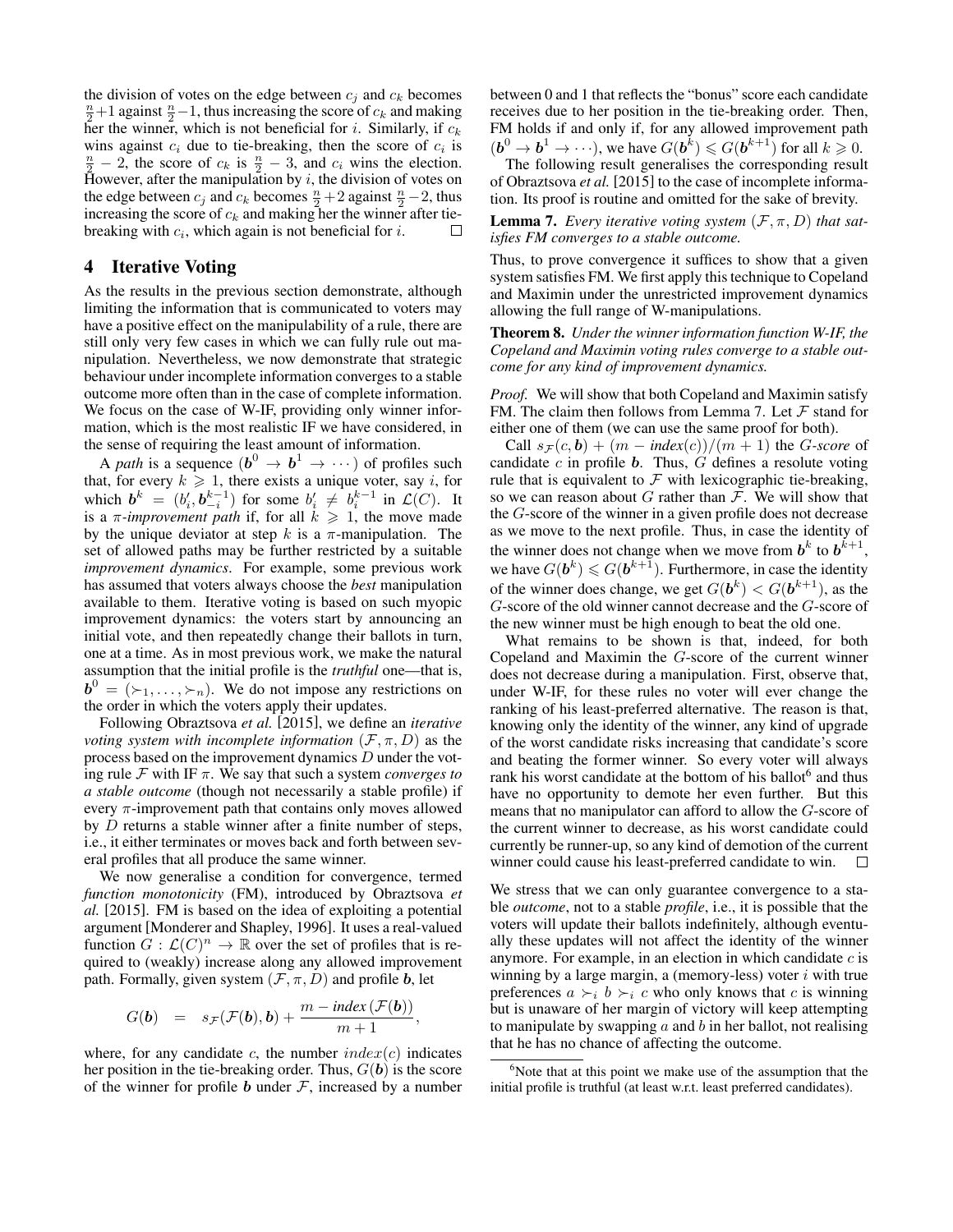$$
\begin{array}{c}\n\underline{a} \succ_1 b \succ_1 c & a \succ_1 b \succ_1 \underline{c} \\
\uparrow & b \succ_2 c \succ_2 \underline{a} & -2 \longrightarrow & \underline{c} \succ_2 a \succ_2 b \\
\uparrow & c \succ_3 \underline{a} \succ_3 b & \underline{c} \succ_3 a \succ_3 b \\
1 & \underline{b} \succ_1 c \succ_1 a & \underline{b} \succ_1 \underline{c} \succ_1 a & 1 \\
\underline{b} \succ_2 c \succ_2 a & -2 \longrightarrow & \underline{c} \succ_2 a \succ_2 b & 1 \\
\underline{c} \succ_3 a \succ_3 \underline{b} & \underline{c} \succ_3 a \succ_3 b & \n\end{array}
$$

Figure 1: Cycle of safe W-manipulations from the truthful profile (top, left) for the PSR with scoring vector  $(3, 2, 0)$ .

Theorem 8 cannot be extended to the PSRs, as the example in Figure 1 shows. Winners are underlined. In the initial truthful profile, a wins by tie-breaking. Then voter 2 (for whom  $a$  is worst) can safely manipulate and make  $c$  win. Then voter 1 manipulates, but unsuccessfully (c still wins). Now voter 2 manipulates again, making  $b$  win. Note that his manipulation is safe: there is no risk in demoting  $c$ , as  $a$  is demoted as well (losing more points than c). Finally, voter 1 manipulates analogously, and we are back at the first profile.

Closer inspection of Figure 1 shows that the first two manipulation moves, while safe, arguably are not the most natural choices for our voters. For instance, in the initial profile voter 2 could have also manipulated by voting  $c \succ_2 b \succ_2 a$ , which would have achieved the same goal and which, intuitively, seems the more natural choice. This intuition can be formalised in a number of ways, e.g., by defining a suitable notion of "best" response. Here, instead, we opt for a much simpler solution. Under the *conservative improvement dynamics*, when choosing which of the available safe  $\pi$ -manipulations to play, a voter will always choose one that minimises the Kendall tau distance to his current ballot.

Theorem 9. *Under the winner information function W-IF and the conservative improvement dynamics, every positional scoring rule converges to a stable outcome.*

*Proof.* We use the same technique as for Theorem 8, i.e., we are done if we can show that no manipulator will ever remove his least preferred candidate from the bottom spot in his ballot. But this is clearly the case under W-IF and conservative improvements: if voter  $i$ 's least preferred candidate  $c$  is currently winning, no manipulation can make things worse, so  $i$ can choose one that keeps  $c$  at the bottom of his ballot. And if some other candidate is currently winning, it is not safe to put  $c$  in a position where she would get more than the minimum number of points, so  $i$  must keep  $c$  at a minimum-score spot and he can choose the bottom spot (the latter distinction only matters in case  $s_{m-1} = s_m$ , e.g., for Plurality).  $\Box$ 

To put Theorems 8 and 9 into perspective, let us recall what other convergence results are known to date. We restrict attention to results that apply when agents initially vote truthfully and when ties are broken lexicographically (without these assumptions, results often are significantly weaker). Under complete information and best-response dynamics, Plurality converges [Meir *et al.*, 2010]. Lev and Rosenschein [2012] extended this result to the case of Veto, but also demonstrated that many other rules do not converge under these conditions [see also Reyhani and Wilson, 2012]. Several other authors introduced more restricted types of manipulation moves, e.g., with voters attempting to manipulate only by swapping the first two candidates in their ballot [Grandi *et al.*, 2013] or by promoting their most preferred candidate amongst the current  $k$  front-runners [Reijngoud and Endriss, 2012], and were able to establish convergence results under those assumptions for a wider range of voting rules [see also Obraztsova *et al.*, 2015]. However, for the game-theoretical setting considered here, the only known positive results for the full information case concern Plurality and Veto.

The early work of Chopra *et al.* [2004] already hinted at the fact that the information each voter has access to will impact convergence, but these authors did not establish any concrete convergence results for specific voting rules. Reijngoud and Endriss [2012] used the same model of incomplete information as we do, but their convergence results concern heavily restricted forms of manipulation only. Meir *et al.* [2014] used a similar model of information, but focused only on Plurality. Thus, Theorems 8 and 9 significantly broaden the range of positive results regarding convergence in iterative voting.

### 5 Conclusion

We have studied the impact of incomplete information effects on the susceptibility of voting rules to strategic manipulation, and closed a number of gaps in existing research in this field. For one, although in many cases strategic behaviour by voters cannot be ruled out, even under heavy restrictions on the information they have access to, we have been able to obtain positive results on the immunity of certain voting rules when voters only have access to the majority graph, rather than to the full profile of individual preferences.

Our most important results concern the scenario of iterative voting, where we have been able to demonstrate that a process of repeated manipulations will converge for a number of voting rules when voters only have access to the information of which candidate is winning the election. This convincingly demonstrates the significance of the assumptions regarding information access we are willing to make, as similarly positive results so far have only been available for the very simplest of voting rules, namely Plurality and Veto.

Our results suggest a number of possible avenues for future work. First, both our study of manipulation under incomplete information and our study of convergence in iterative voting with incomplete information should be extended to a wider range of voting rules. Second, while we have considered particular forms of incomplete information that are natural abstractions of a full profile of preferences (and that might, e.g., get published in an opinion poll), other forms more closely associated with notions of uncertainty are also of interest (e.g., a voter may consider all those profiles possible that differ from some specific profile on at most  $k$  pairwise rankings). Such ideas have been explored by Meir *et al.* [2014] and could be applied to both the immunity and the convergence questions we have asked here. Third, in cases where convergence can be guaranteed, we should seek a better understanding of the properties of the election outcomes produced by iterative voting, in line with previous work by Reijngoud and Endriss [2012] and Grandi *et al.* [2013] for the case of restricted manipulation moves.